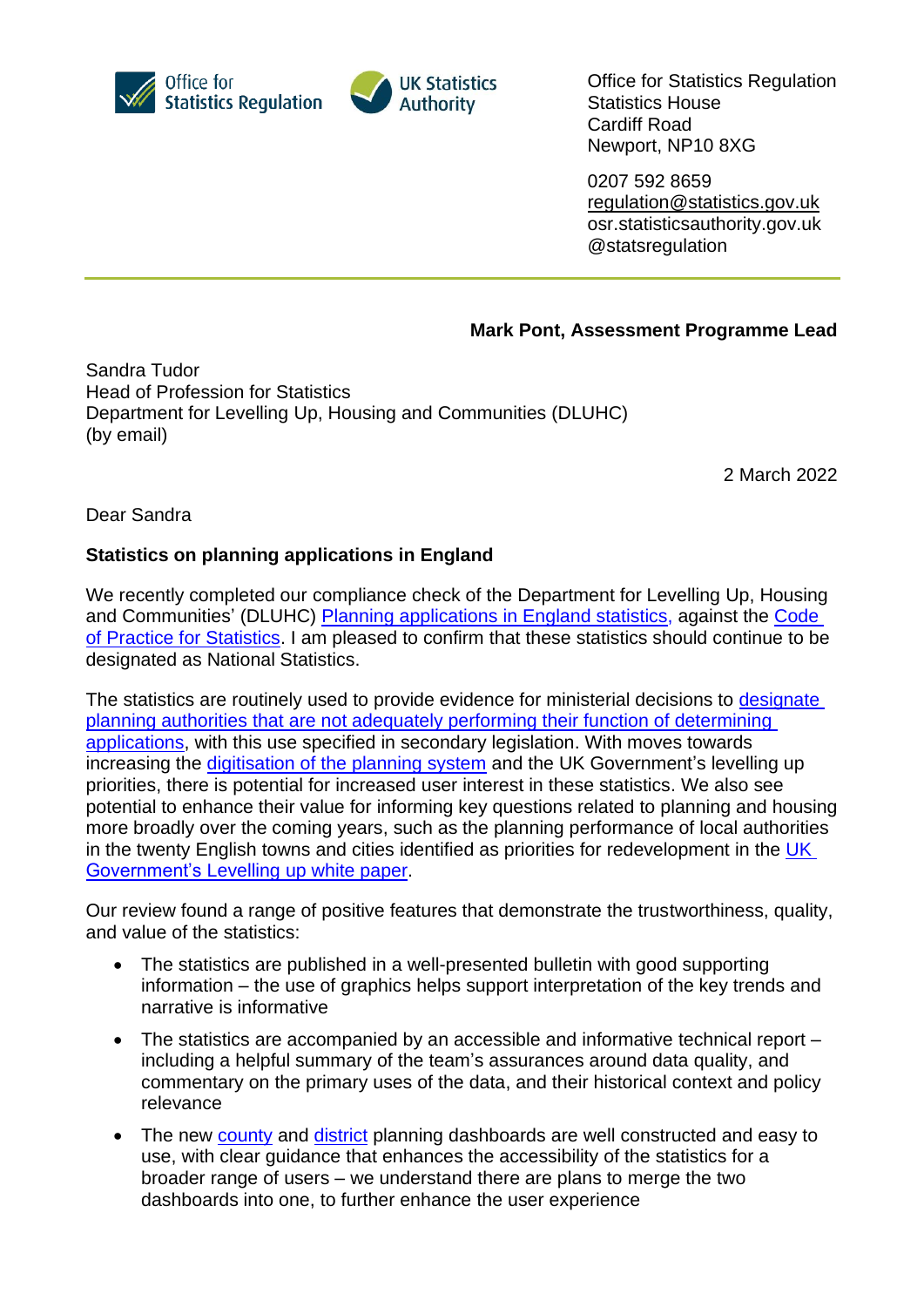- Enhancing the value of insight offered by including of data on housing permissions from a contractor, Glenigan, to show the number of residential units associated with the planning applications approved and the distribution of units associated with projects of different sizes. The narrative included around why permissions granted may not result in homes being delivered in practice is helpful
- Plans to further develop the statistics, such as to:
	- $\circ$  Realise benefits from the [digitisation of the planning](https://www.gov.uk/government/news/local-areas-to-trial-new-digital-initiatives-to-make-planning-process-more-accessible) system, which should bring more transparency to the status of local plans across England. Over the longer term this should lead to a standard set of data relating to the planning process for all local authorities that is consistent, and could reduce the need for DLUHC to collect planning data from local authorities. The team told us that other benefits may include the ability to monitor spatial data on planning applications in closer to real time, and allow linkage to progress in developments against local plans. We encourage the statisticians to set out clearly and transparently the potential benefits this work may bring to the further development of the planning statistics
	- o Further explore the potential of Glenigan data (or other suitable sources), subject to contractual constraints and the quality of local area data, to answer key questions – around, for example, the number of houses granted permission in each local area, or help explain, why planning permissions are lower in London than in North East England
	- $\circ$  Complete current work to migrate data to a consolidated data store this should enable the statistics team to work with the data more efficiently, and facilitate the team publishing future releases in html and further producing live tables using R. We have published a [review into the use of Reproducible](https://osr.statisticsauthority.gov.uk/publication/reproducible-analytical-pipelines-overcoming-barriers-to-adoption/)  Analytical Pipeline (RAP) [principles and overcoming barriers](https://osr.statisticsauthority.gov.uk/publication/reproducible-analytical-pipelines-overcoming-barriers-to-adoption/) which may be useful to your team as you consider a more automated approach such as RAP
- Plans to engage with users around how the statistics might be developed in future for example, whether Glenigan or other sources, might be used to monitor commercial developments, or if sub-national commentary should be introduced to help explore questions around, for example, trends in planning to support regeneration in the twenty English towns and cities prioritised in the UK Government's Levelling up white paper

Our review also identified several ways in which we consider that you could further enhance the trustworthiness, quality, and value of the statistics:

- The team should enhance its user engagement approach as it takes forward planned development work, building on the established feedback channels to proactively obtain users' views on how the statistics might be further enhanced to answer key questions. To maximise benefits from this work we encourage the team to feed in to the planned update of the department's published [Engagement](https://www.gov.uk/government/publications/engagement-strategy-to-meet-the-needs-of-statistics-users)  [strategy,](https://www.gov.uk/government/publications/engagement-strategy-to-meet-the-needs-of-statistics-users) and publish information on its overall engagement approach. This will provide a channel to communicate with users about your future development plans and allow users to feed in their views
- Develop the narrative and analysis included to show how the statistics can help to answer key questions – for example, by enhancing the narrative around local authority planning performance in relation to statutory targets. The team informed us of the need to meet the needs of different users of the statistics. These include those interested in local authority planning performance, as well as those using the statistics to understand the flow of residential planning permissions through to